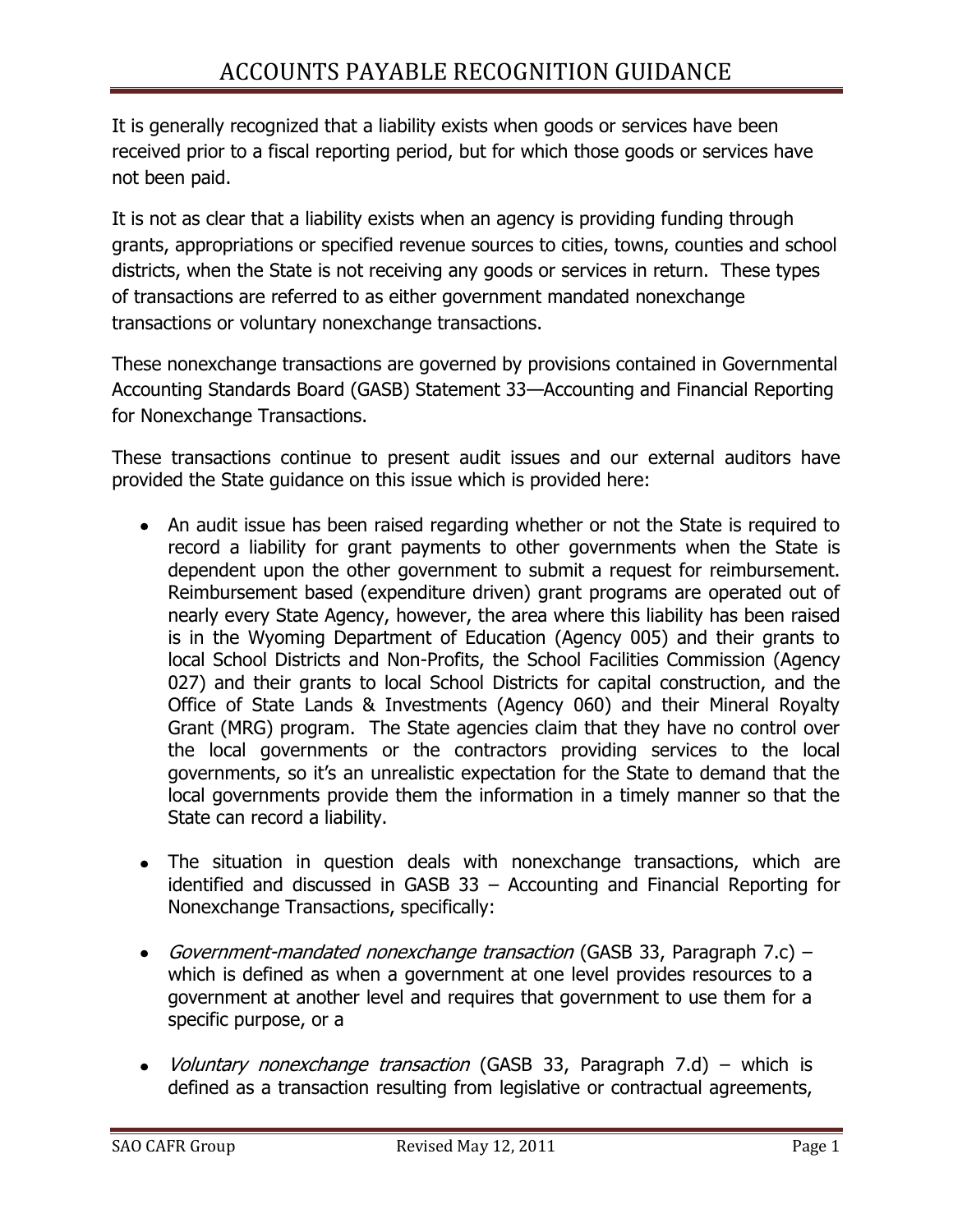other than exchanges, entered into willingly by two or more parties (examples include certain grants, entitlements). Both parties may be governments, or one party may be a nongovernmental entity, including an individual.

- Essentially GASB 33, paragraph 21 states that "Providers (which in this case is the State of Wyoming) should recognize liabilities and expenses from government-mandated or voluntary nonexchange transactions when all applicable eligibility requirements are met. Those eligibility requirements include: (a) Required characteristics of recipients – the recipient and secondary recipients, if applicable, has the characteristics specified by the provider (Not an issue in this case); (b) Time Requirements  $-$  time requirements specified by enabling legislation or the provider have been met (Not an issue in this case); (c) Reimbursements – The provider offers resources on a reimbursement ("expenditure-drive") basis and the recipient has incurred allowable costs under the applicable program (Applicable in this case); and (d) Contingencies (applies only to voluntary nonexchange transactions) – the provider's offer of resources is contingent upon a specified action of the recipient is required to raise a specific amount (Not an issue in this case).
- The question is  $-$  is there an enforceable legal claim against the Provider (the State of Wyoming) until the Secondary Recipient has submitted a request for reimbursement? Is the submission of a request for reimbursement an eligibility requirement? The reason for these questions is the fact that the Provider (State of Wyoming) has no control over when the Secondary Recipient (local government or school district) will submit a claim for reimbursement. For example, if a Secondary Recipient elects not to submit a claim for reimbursement until the project is complete, how is the provider expected to record a liability/expense for these services? For that matter, how is a Secondary Recipient expected to record a liability to a vendor when the vendor doesn't bill them in a timely manner; and thus the provider has no ability (or knowledge) that a liability exists.

## RESOLUTION:

• GASB 33, paragraph 54 states "The Board believes that, when both parties to a nonexchange transaction are governments,<sup>20</sup> recognition generally should be symmetrical.<sup>21</sup><sup>*m*</sup> This would indicate that if the secondary recipient recorded an asset for the reimbursable expenses then the Provider should record a corresponding liability. However, footnote 21 states "Symmetrical recognition does not necessarily mean *simultaneous* recognition, which may not occur for